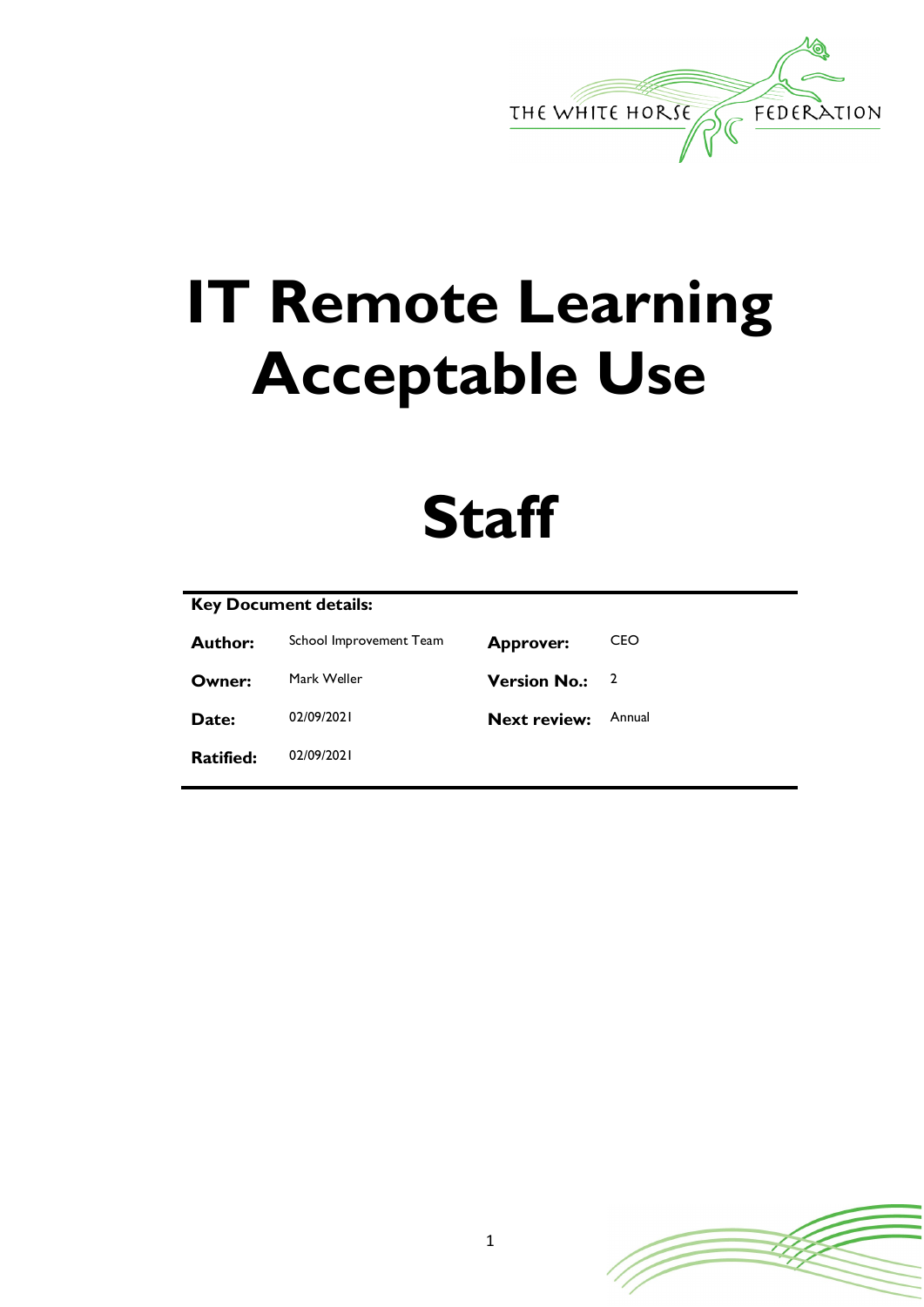## **1.Introduction**

## **1.1 Statement**

**This document has been created to** help enable the safe use of remote learning in the MAT and to minimise the risk of deliberate or unintended misuse of remote learning.

THE WHITE HORSE

FEDERATION

#### **1.2 Who it applies to**

This policy applies to all employees of the MAT.

### **2.Policy**

#### **2.1. Definition of remote learning**

#### **Remote learning**

Any system used to facilitate learning between stakeholders, who are separated by space, time or both. Remote learning systems may be:

- **passive** (pre-recorded content without any interaction)
- interactive (where the teacher posts activities and the student responds)
- **Live/synchronous (**users are connected to the same service at the same time)

Whilst recognising the value of live and synchronous system, without expertise and experience this may not be the most appropriate approach for students.

#### **2.2 Limiting risks of using remote systems**

#### **Staff will follow the existing AUP regarding acceptable use, code of conduct, safeguarding, password and any other applicable policy**

Staff will only ever use remote learning systems that have been approved by their Principal and by the IT Director and Data Protection Officer. Staff should use work devices for the conducting of remote learning unless permission has been given to use a home device. This policy will apply to remote learning for work purposes regardless of the ownership of the device.

Consideration will be made before using a remote system regarding all users:

- Age (in terms of any age limit on the system, or for younger children, the ability to participate)
- **Group Size** (Larger groups may be harder to manage and may be better suited e.g. a virtual learning environment
- **Technology requirements** (Pupils should not be excluded from learning due to a lack of technology at home)
- **Potential data costs** (Users of mobile data may incur charges to access remote learning)
- **Security of devices** (to limit any potential data loss or theft)
- **Professionality** (the use of language, dress, conduct should follow the code of conduct for staff)
- **Data protection** (through what could be recorded in the background, or as part of the event). Meetings on teams should be recorded and participants informed. A copy of the recording will be stored and disposed of in line with Data Protection policy.
- **Behaviour** (set clear expectations of both student and staff behaviour)
- **Consent** (if recording live sessions or using students on recorded lessons or resources consent for that recording must be confirmed and recorded)
- It is worth considering some ground rules, creating safe spaces, and explaining these as the introduction to each session. Examples may be who can speak, to start meetings with camera disabled unless specified beforehand. Staff should know how to disable cameras and/or mute audio from a user if conducted from an unsuitable location or unacceptable language is used.

#### **2.3 Safeguarding**

Online or offline, effective Safeguarding requires a whole-school approach. Planning and the use of distance learning activities should include the school's safeguarding team as part of the planning process.

Schools must ensure the use of synchronous or live online tuition follows best practice (e.g. 2 members of staff involved) and is inline with the School's Safeguarding Policy.